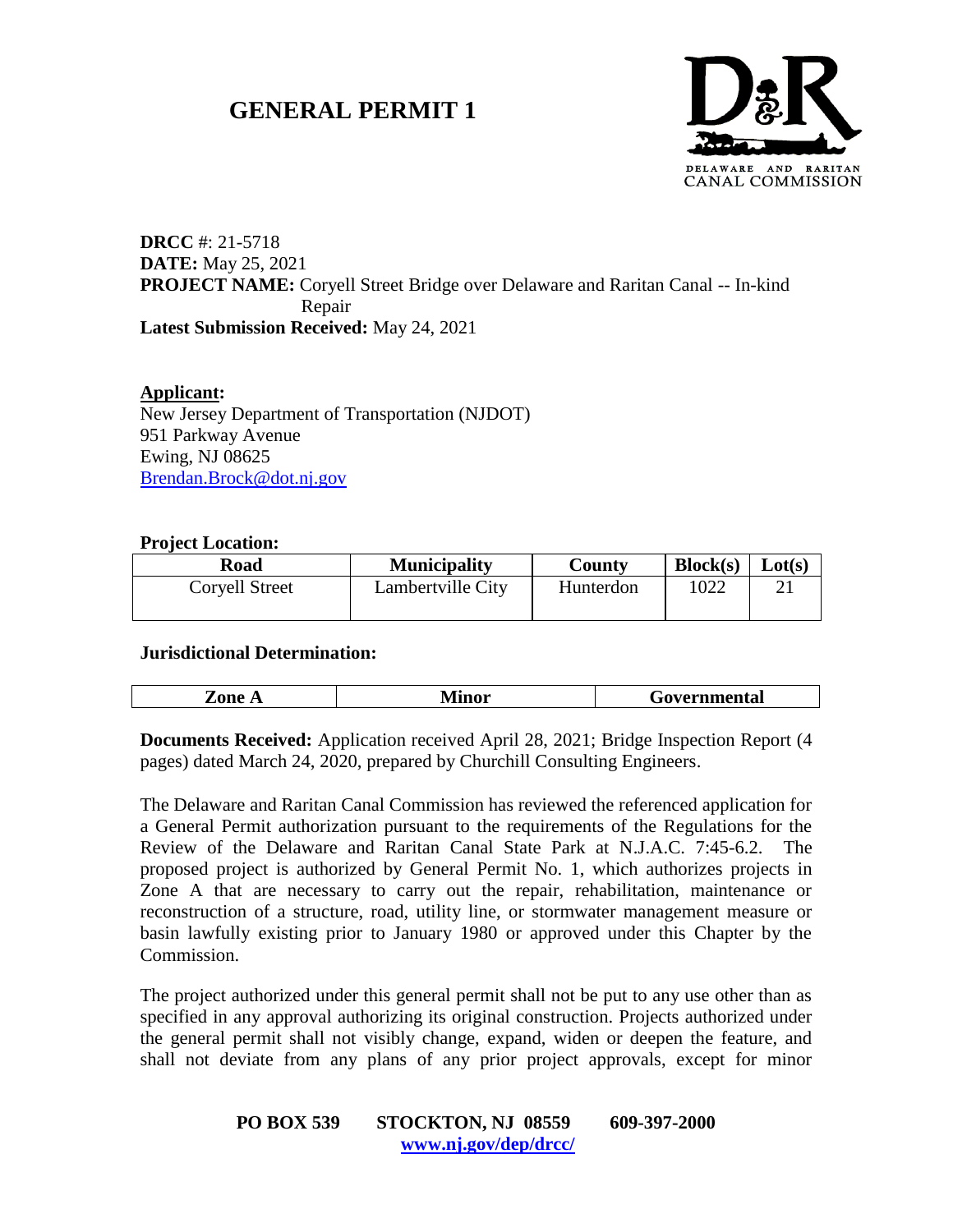# **DRCC#:** 21-5718 **DATE:** May 25, 2021 **PROJECT NAME:** Coryell Street Bridge over Delaware and Raritan Canal (cont.)

deviations due to changes in materials or construction techniques. Any such deviations must be shown as necessary to fulfill the purpose of the proposed project and must be consistent with the Master Plan.

**Description of the authorized project:** NJDOT proposes in-kind repairs on the bridge (Structure No. 3000-175) which conveys Coryell Street over the Delaware and Raritan Canal in the City of Lambertville, Hunterdon County and within Commission Review Zone A.



The Coryell Street Bridge was constructed c. 1944 when the canal bridges were converted from swing bridges to fixed spans. The bridge features a wooden deck supported by timber piles, wooden abutments and wingwalls. The bridge also has wooden walkways on the north and south sides and white metal railings installed in the 1990s.

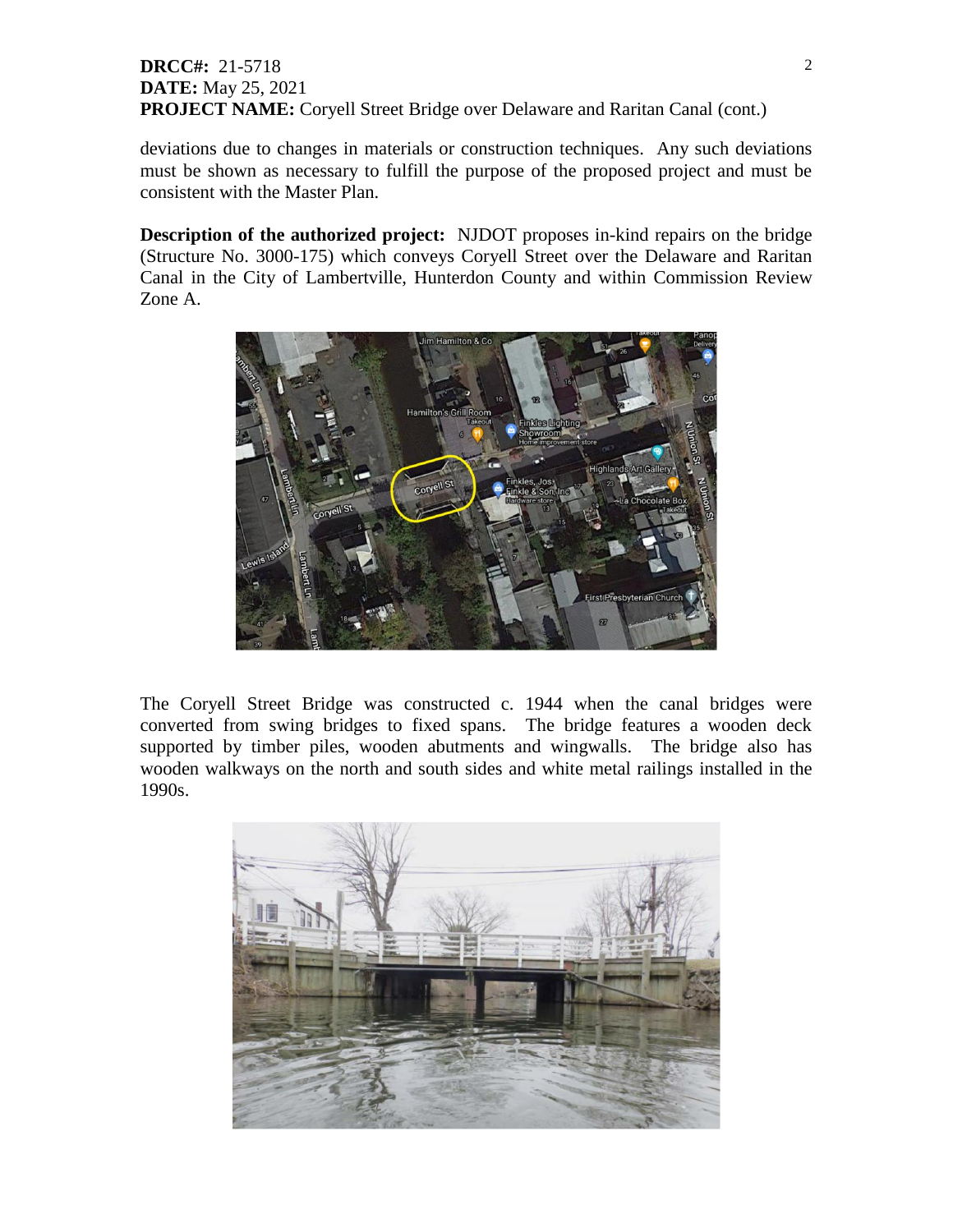As a result of an underwater inspection conducted on March 12, 2020, structural deficiencies were observed at the bridge which require repairs that must be addressed in order to ensure the safety of the traveling public. Specifically, three of the piles identified in the inspection report exhibit advanced hear rot of between 70 to 90 percent. NJDOT proposes to install new fiberglass reinforced pile (FRP) sections and steel repair jackets at the deteriorated piles. NJDOT's application submission states that if replacement of any of the piles is found to be necessary, timber replacement piles would be installed.

The NJDOT application submission states that the project would not impact the public's use of the Delaware and Raritan Canal State Park or the park multiuse trail.

**Permit Conditions:** The project allowed by this authorization shall comply with the following conditions. Failure to comply with these conditions shall constitute a violation of the "Delaware and Raritan Canal State Park Law of 1974" (N.J.S.A. 13:13A-1 et seq.).

- 1. This authorization is valid for five years from the date of this letter unless more stringent standards are adopted by rules prior to this date.
- 2. The project as described shall be constructed and/or executed in conformity with the application.
- 3. No change in plans or specifications shall be made except with prior written permission from the Commission.
- 4. The permittee shall allow the Commission the right to inspect the construction site and shall provide the Commission with written notification seven days prior to the start of the authorized work.
- 5. A complete, legible copy of this permit shall be kept at the work site and shall be exhibited upon request of any person.
- 6. The issuance of this permit shall not be deemed to affect in any way other actions by the Commission on any future application.
- 7. The Delaware and Raritan Canal is used as a raw water source for several water companies downstream, and as such, water quality and flow shall be maintained.
- 8. If work in the canal is required, the NJDOT shall following any recommendation by the New Jersey Water Supply Authority (NJSWA) that such work shall be conducted during times of low flow through the canal.
- 9. During the work, the contractor shall ensure that no debris, soil or vegetation from the work shall fall, drop, be placed or dumped in the canal. The applicant shall ensure that a boom or other method is employed to contain any debris in the canal and remove any debris from the water.
- 10. It shall be the contractor's responsibility to ensure that all debris caused by the work is removed from the canal.
- 11. The contractor shall not pierce or puncture the clay liner or the bed of the canal.
- 12. The NJDOT shall periodically inform and update the NJSWA on the status of the work schedule for the project.
- 13. Access to the canal, towpath and adjacent NJSWA buildings for NJWSA personnel shall be maintained.